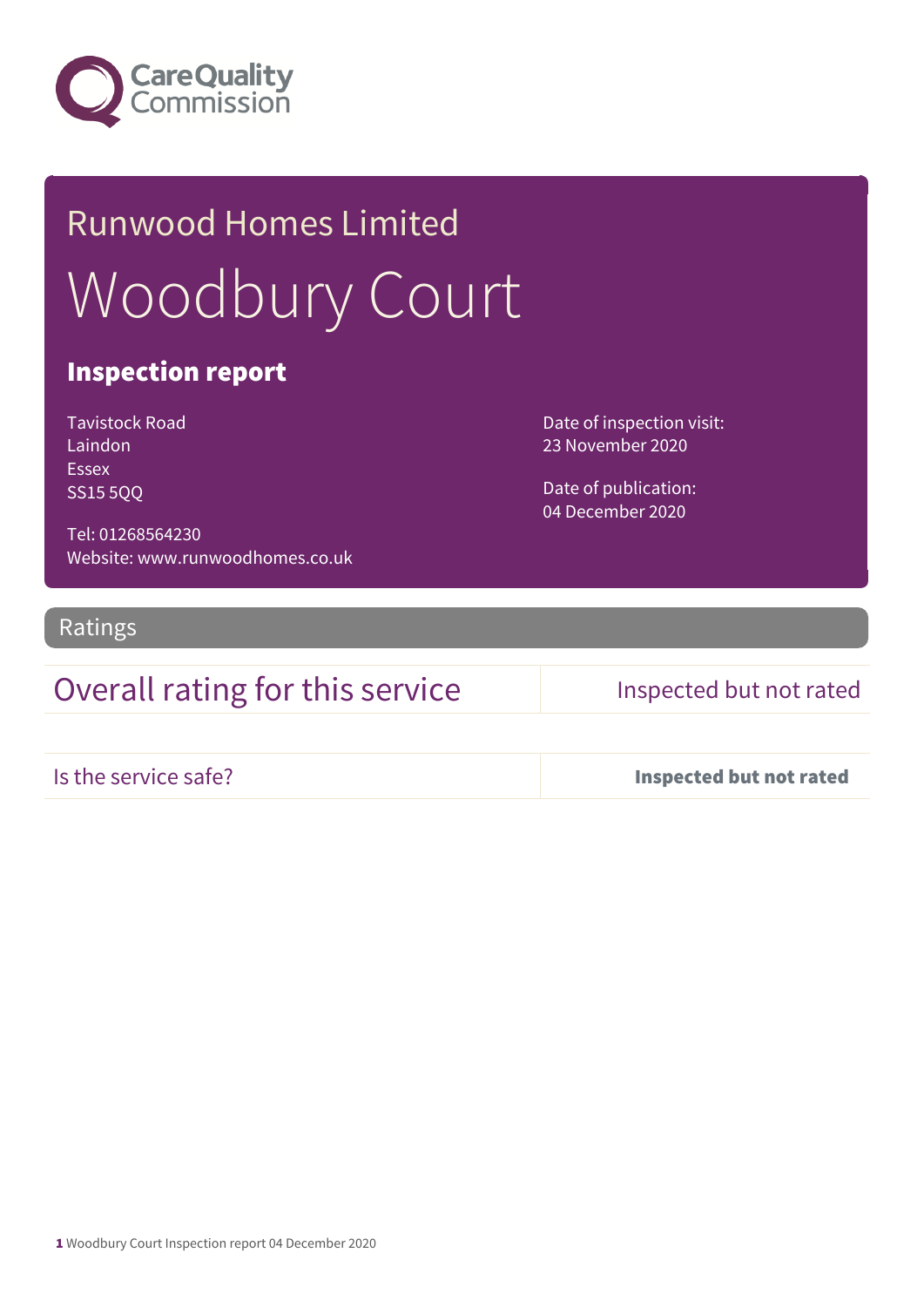# Summary of findings

### Overall summary

Woodbury Court provides personal care with accommodation for up to 94 people. They were providing care for 93 people at the time of the inspection. The service is a large two storey building with a small garden courtyard in the middle of the complex. There are five units Rose, Tulip, Ivy, Lotus, and Lavender providing care to older people and those living with dementia

We found the following examples of good practice.

● The registered manager and provider had created a separate area of the home where families could meet with people safely, in a COVID-19 secure area. This involved using clear plastic and speakers to allow people to talk with each other. Visitors were provided with a separate door into the pod and had their temperature taken and recorded when they arrived.

● Staff were provided with easy read posters of what Personal Protective Equipment (PPE) staff should wear when supporting people with COVID-19. The laminated posters were attached to the people's doors and around the home.

● The registered manager undertook competency assessments of staff "donning and doffing" PPE and hand hygiene. This ensured staff were correctly following national guidelines when supporting people.

● Where people were COVID-19 positive, boxes of PPE were kept outside the their bedrooms to ensure staff had access to the correct equipment.

We were assured that this service met good infection prevention and control guidelines

Further information is in the detailed findings below.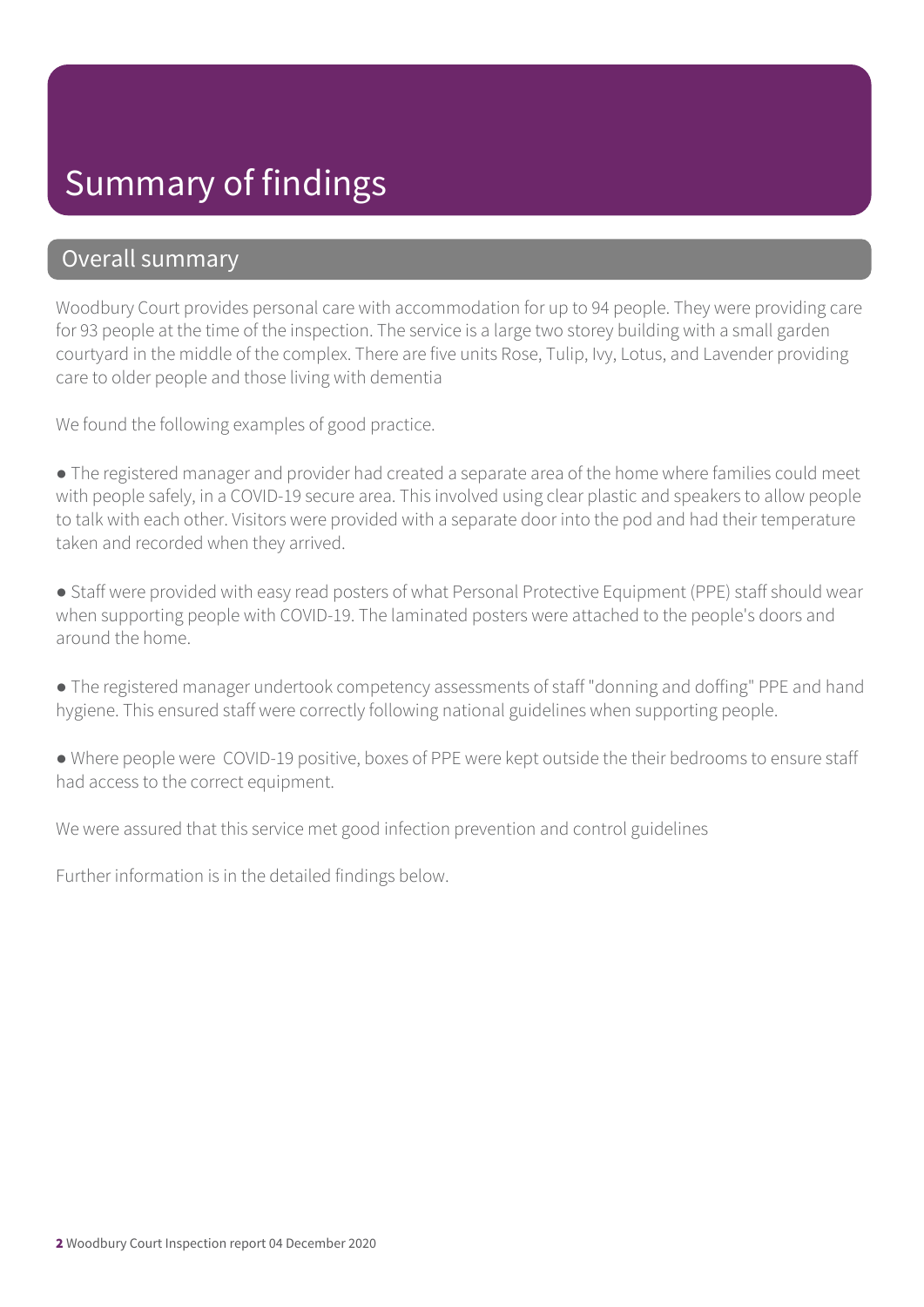## The five questions we ask about services and what we found

We always ask the following five questions of services.

We were assured that this service met good infection prevention and control guidelines

Is the service safe? Inspected but not rated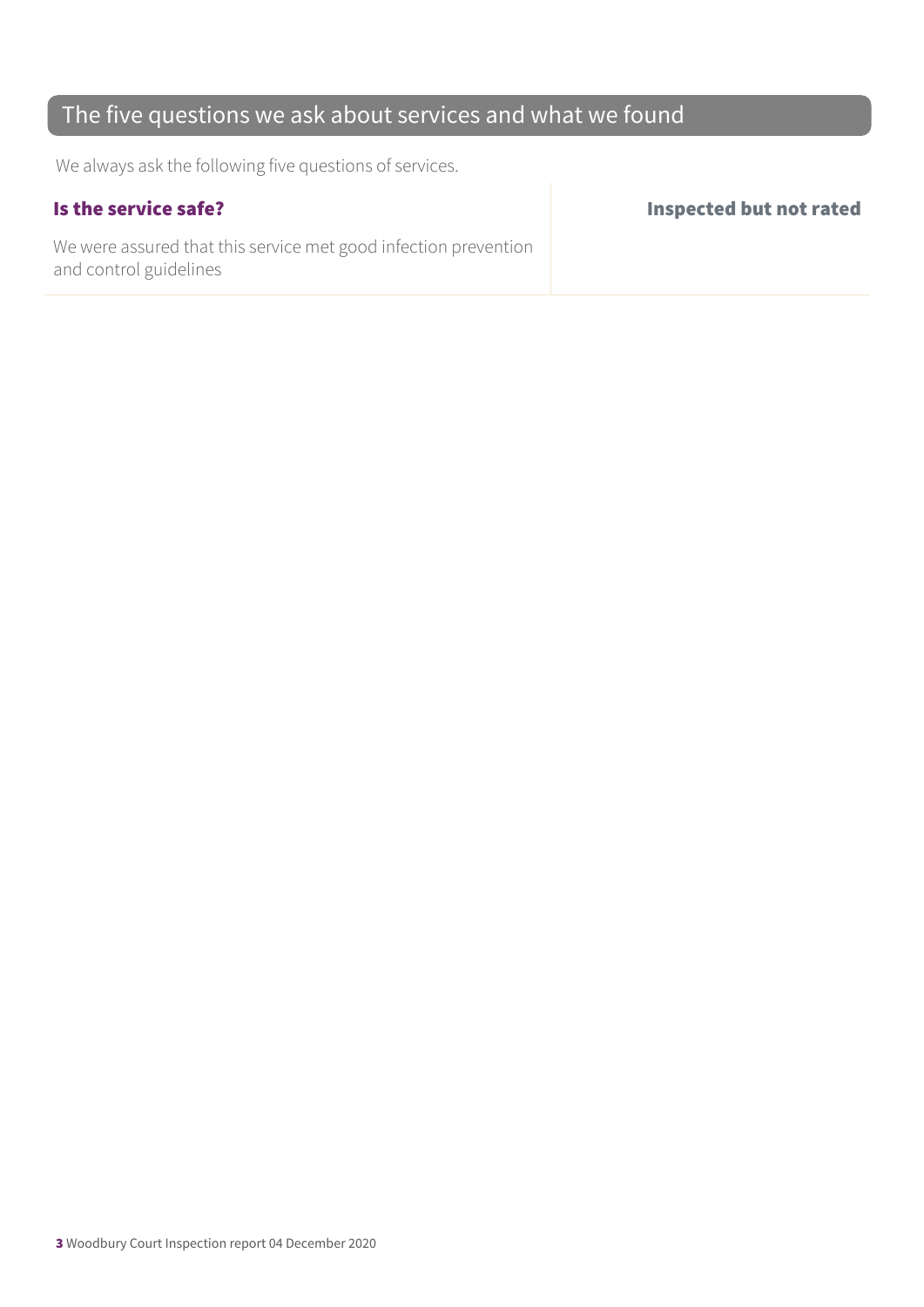

# Woodbury Court Detailed findings

# Background to this inspection

We carried out this inspection under Section 60 of the Health and Social Care Act 2008 as part of our regulatory functions. This inspection was planned to check whether the provider is meeting the legal requirements and regulations associated with the Health and Social Care Act 2008.

As part of CQC's response to care homes with outbreaks of coronavirus, we are conducting reviews to ensure that the Infection Prevention and Control practice was safe and the service was compliant with IPC measures. This was a targeted inspection looking at the IPC practices the provider has in place.

This inspection took place on 23 November 2020 and was announced.